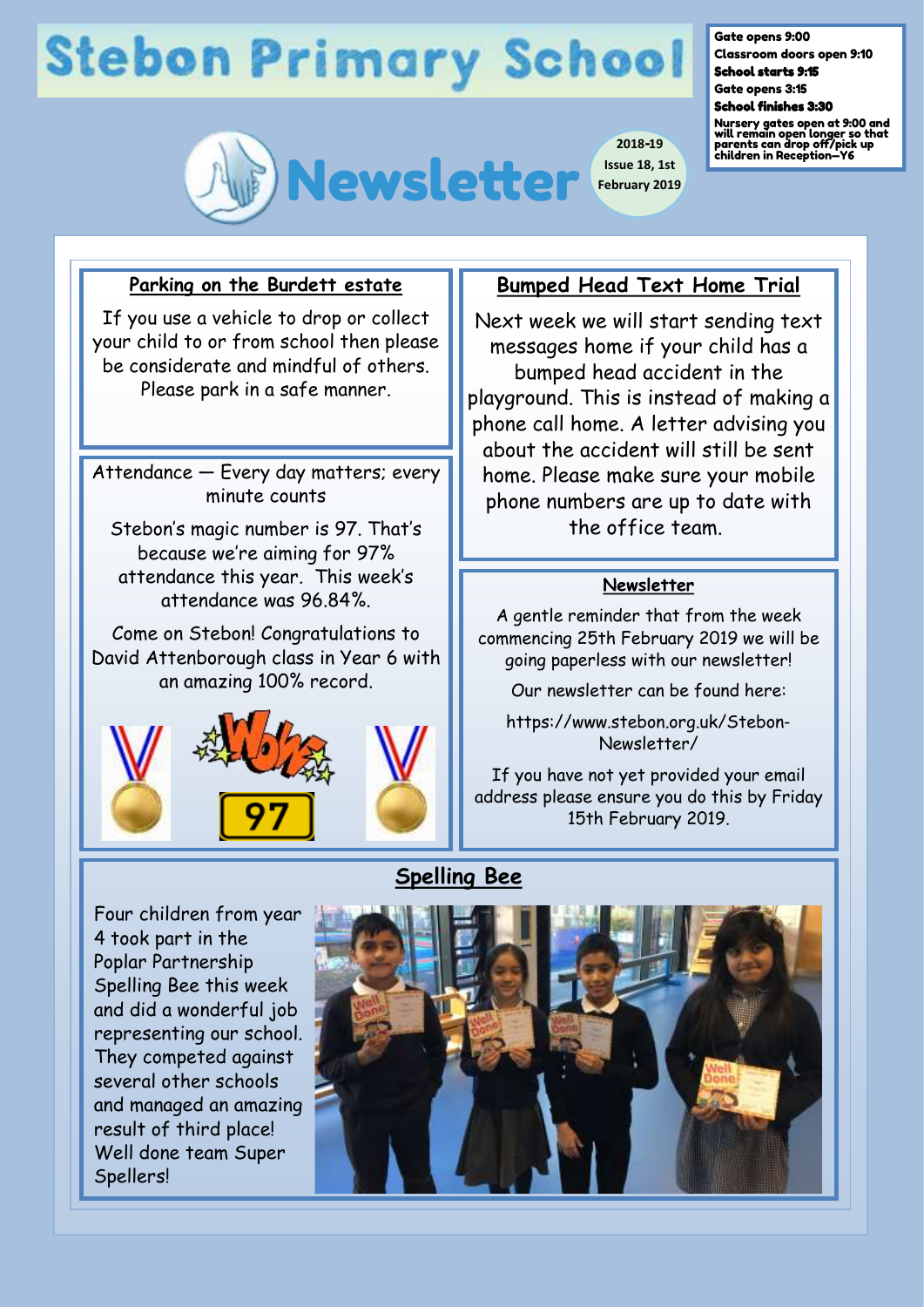# **Stebon Primary School**



**2018-19 Issue 18, 1st February 2019** Gate opens 9:00

Classroom doors open 9:10 School starts 9:15

Gate opens 3:15

School finishes 3:30

Nursery gates open at 9:00 and will remain open longer so that parents can drop off/pick up children in Reception—Y6

## Family Learning Parental Course

## **Understanding the Role of a Community Interpreter (Cert) Level 1**

Taster session: Monday 11th February 2019 from 9.30am in the FLR

This free taster session will help you understand key aspects of the work of a community interpreter. It will help you decide if you would like to do an accredited Level 1 Community Interpreting course.

**Sessions start: Monday 4th March 2019 from 9.30am in the FLR**